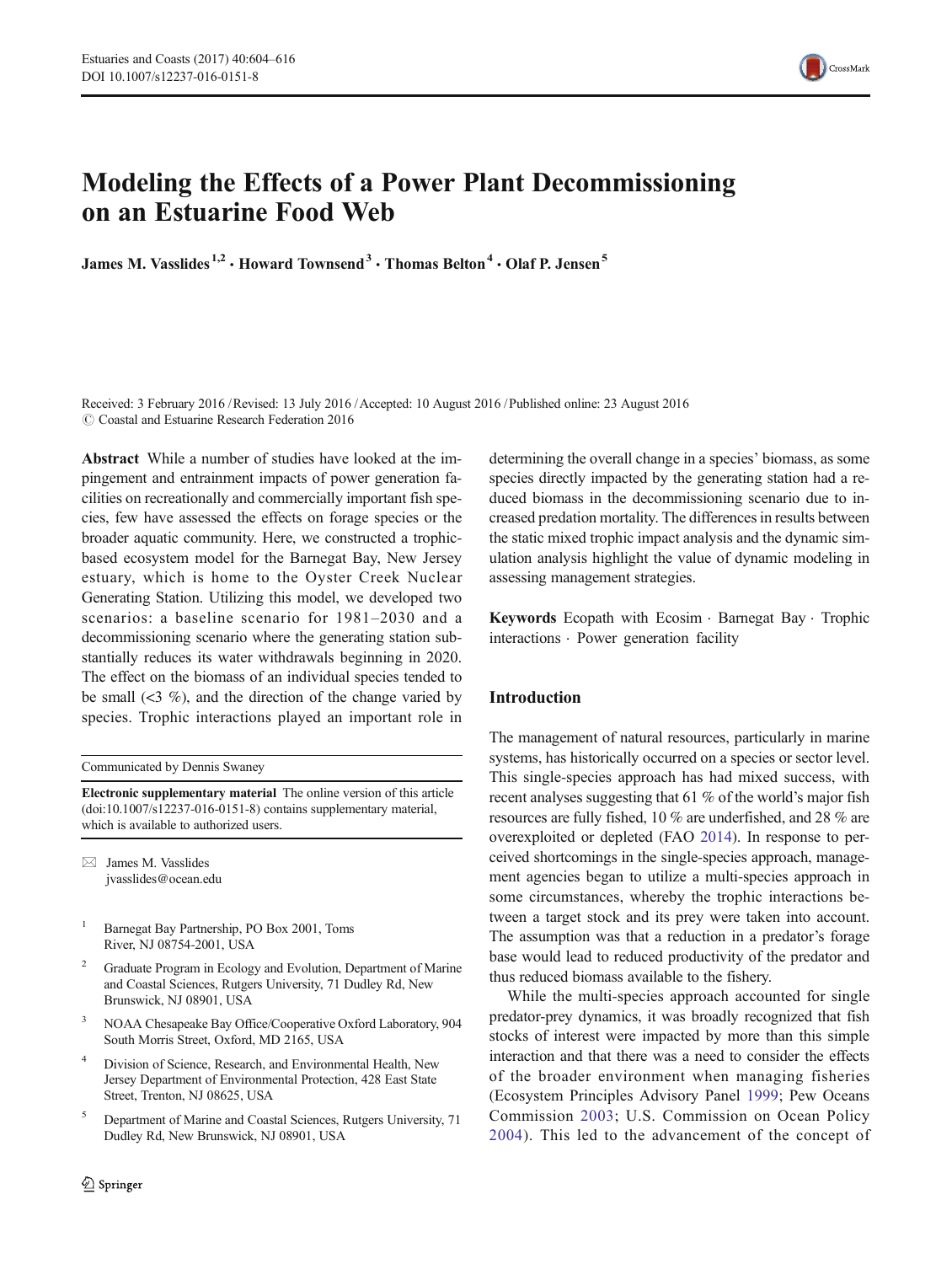ecosystem-based management (EBM), an integrated approach that considers the interaction between ecosystem components and the cumulative impacts of a full range of management activities (Rosenberg and McLeod [2005\)](#page-11-0). The broad definition of EBM thus describes a gradient of interconnectivity, from a focus on multi-species interactions across a range of trophic levels, including some abiotic factors, to a comprehensive view which includes human impacts other than fishing (Dolan et al. [2016\)](#page-10-0).

Aquatic communities are subject to a myriad of anthropogenic influences, both direct and indirect. Indirect humanmediated impacts include alterations in temperature and water chemistry associated with climate change (Harley et al. [2006\)](#page-11-0), changes in salinity due to alterations in freshwater flow (Gillanders and Kingsford [2002](#page-11-0)), and the ripple effects of increasing nutrient loads (United States Environmental Protection Agency [2006](#page-12-0)). In addition to the direct removal through commercial and recreational harvest, power generation can also negatively affect aquatic biota. Power generation stations require large volumes of water as part of the generating process or to cool equipment and are therefore often located adjacent to waterbodies from which they can withdraw water (Dempsey [1988](#page-10-0)). In open-cycle design, water is withdrawn from a waterbody, utilized within the plant, and then discharged into the same or nearby waterbody (Kelso and Milburn [1979\)](#page-11-0). During this process, planktonic larvae and juvenile stages of fish and invertebrates are susceptible to injury or mortality associated with impingement on screens or filters located at the entrance to the plant or via entrainment through the plant's pumps and other equipment (Fletcher [1990](#page-11-0); Mayhew et al. [2000;](#page-11-0) Newbold and Iovanna [2007](#page-11-0); Barnthouse [2013](#page-10-0)).

While estimates of losses due to impingement and entrainment at power generation stations are often calculated as part of the permitting process, they are typically focused on commercially and recreationally important species, dubbed representative important species (Greenwood [2008;](#page-11-0) Ehrler et al. [2003;](#page-10-0) Saila et al. [1997](#page-11-0); Heimbuch et al. [2007\)](#page-11-0), with fewer studies of species that serve important ecological roles, such as forage fish (but see Summers et al. [1989\)](#page-11-0). Thus, while there are calculations of the impacts of power generation on individual species through production forgone models (Rago [1984;](#page-11-0) EPRI [2004\)](#page-11-0) or adult equivalency models (Goodyear [1978;](#page-11-0) Ehrler et al. [2003;](#page-10-0) Saila et al. [1997](#page-11-0); Greenwood [2008\)](#page-11-0), there is little understanding of how these removals impact the broader food web and what these losses mean for species that may not be directly affected by impingement or entrainment. This is of particular interest, given the age of many power generating stations within the USA which are transitioning to closed-loop cooling systems or are being decommissioned.

The effects on aquatic communities of reduced water utilization associated with closed-loop cooling systems or decommissioned generating stations are not well understood. One potential outcome is that those species most impacted by impingement and/or entrainment would increase in abundance as this source of mortality is reduced or removed, as would be predicted by a single-species model. Extending those increases across multiple species would suggest an increase in overall ecosystem biomass as well. However, as previously mentioned, this linear approach does not take inter-species interactions into account. For forage species, reduced impingement and entrainment mortality may be offset by an increase in predation mortality. This increase in predation mortality may be caused by an increase in predator abundance due to their release from impingement and entrainment effects.

In this study, we utilize a widely used trophic-based ecosystem model, Ecopath with Ecosim (Christensen and Walters [2004\)](#page-10-0), to predict changes to an estuarine food web associated with the upcoming decommissioning of a nuclear generating station. We first develop a balanced static model of the estuary and then create a dynamic simulation of the system using 22 years of time series data. The dynamic model is then extended into the future under a status quo scenario and a scenario where water withdrawal volumes associated with the nuclear generating station are substantially reduced during the model run. The results of the two model runs are then compared and discussed.

## Methods

## Study Area

Barnegat Bay is a temperate lagoonal estuary located in central New Jersey, USA (Fig. [1\)](#page-2-0). The estuary stretches nearly 70 km north to south and ranges from 2 to 6 km in width for a total surface area of 279 km<sup>2</sup> (Kennish [2001\)](#page-11-0). With an average depth of 1.5 m, it has a volume of approximately  $4.39 \times 10^8$  m<sup>3</sup>. There are two main sources of tidal exchange: Barnegat Inlet in the center of the estuary and Little Egg Inlet at its southern terminus. A third source of ocean exchange is the manmade Manasquan Canal at the northern end, which connects the bay to the Manasquan River and inlet. The surrounding 1730-km<sup>2</sup> watershed is home to an estimated 580,000 year round residents (US Census Bureau [2012](#page-12-0)), with a summer population that swells to over one million with the influx of tourists. Land use is a mix of urban and suburban uses in the northeast and along the barrier islands, grading to less sparsely populated forested areas to the south and west (Kennish [2001\)](#page-11-0). Portions of the E.B. Forsythe National Wildlife Refuge and the Pinelands National Reserve are located along the eastern and western sides of the watershed, respectively. The blue crab (Callinectes sapidus) fishery is the main commercial fishery within the bay, though there are still remnants of a historic hard clam (Mercenaria mercenaria)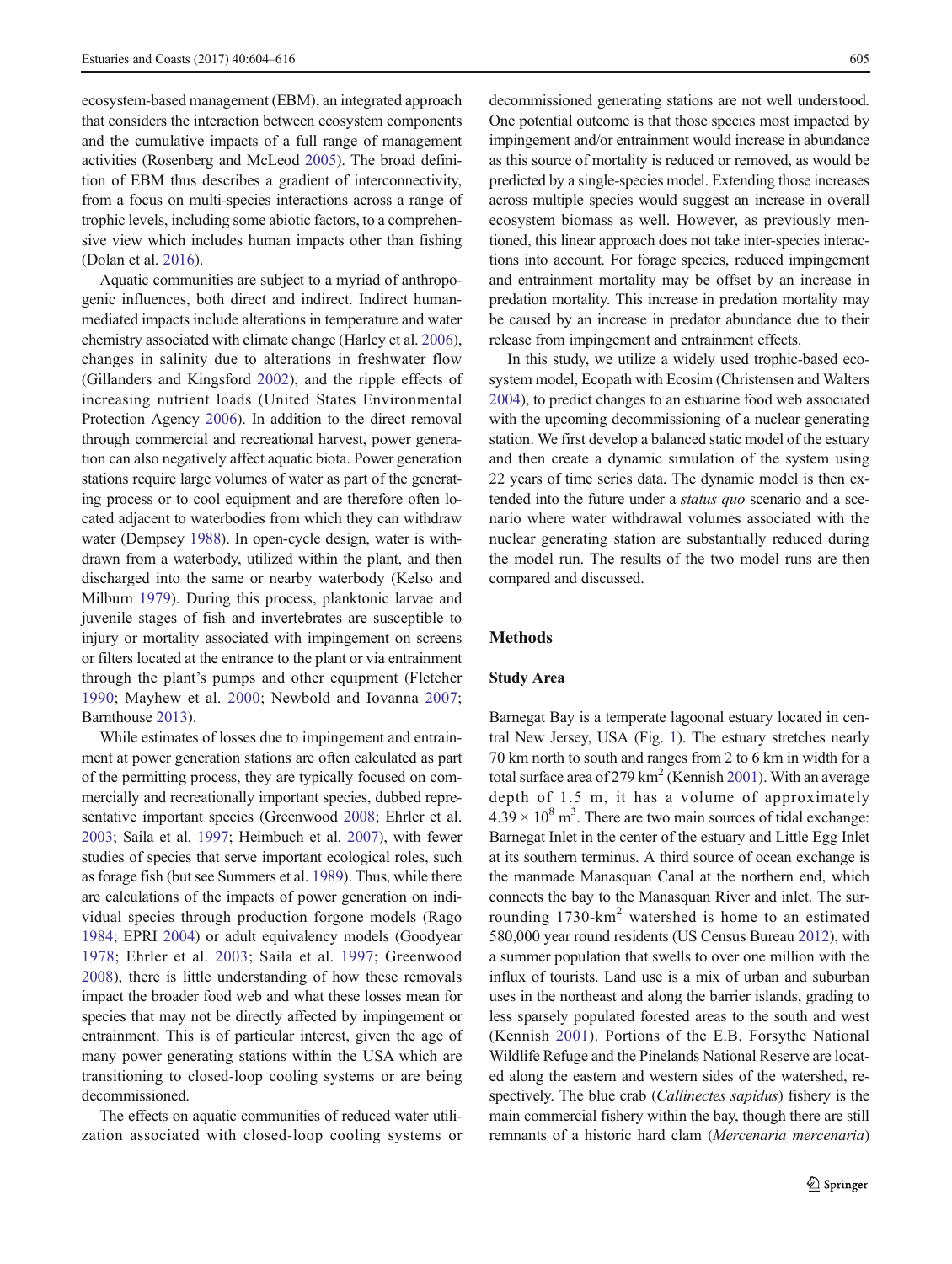<span id="page-2-0"></span>

Fig. 1 Map showing the location of the Barnegat Bay estuary system. The location of the Oyster Creek Nuclear Generating Station is denoted by a star

fishery that was highly productive in the past (Bricelj et al. [2012\)](#page-10-0). Commercial fishing, once an important source of income for local baymen, is now a minor component of the regional economy (Kennish [2001\)](#page-11-0). The Barnegat Bay is a popular destination for recreational fishing, crabbing, and clamming. The bay suffers from symptoms of eutrophication, mainly due to nutrient enrichment through non-point source pollution (Bricker et al. [2007](#page-10-0)).

Located in the central portion of Barnegat Bay between Oyster Creek and Forked River is the Oyster Creek Nuclear Generating Station (OCNGS), the nation's oldest continuously operating nuclear power plant (Fig. 1). OCNGS, which commenced operation in 1969, utilizes a once-through cooling system where water is withdrawn from the Forked River and discharged into a canal that flows into Oyster Creek (for details, see Online Resource 3). During normal plant operations, approximately 662 million gallons of water per day (MGD) are withdrawn from Forked River for cooling the main condenser at the facility (CWIS) and an additional 749 MGD are withdrawn from Forked River for diluting the thermal effects of the condenser cooling water (DWIS) (State of New Jersey [2010](#page-11-0)). Under an Administrative Consent Order (State of New Jersey [2010](#page-11-0)) agreed upon between the state of New Jersey and the operators of OCNGS, power generation at the facility will cease no later than December 31, 2019.

#### Ecosystem Model

We developed a trophic model for the Barnegat Bay using the Ecopath with Ecosim 6.4.3 (EwE) software package (Christensen and Pauly [1992](#page-10-0); Christensen and Walters [2004](#page-10-0)). EwE is a well-known program for addressing questions of aquatic ecosystem changes with over 400 trophic mass balance models built for a variety of ecosystems, ranging in size from oceanic basins to small estuaries (Colléter et al. [2015\)](#page-10-0), including other estuaries within the mid-Atlantic region of the USA (Christensen et al. [2009](#page-10-0); Frisk et al. [2011](#page-11-0)). Ecopath is a trophic mass balance analysis program that parameterizes an initial model using two master equations, one to describe the production term for each group:

Production = catch + predation + net migration + biomass accumulation + other mortality and one equation for the energy balance for each group: Consumption = production + respiration + unassimilated food

This base model provides the foundation for the simulation component of EwE, Ecosim, where a series of coupled differential equations are used to simulate biomass dynamics through time, fitting the model to time series reference data and forcing functions entered by the user (Christensen and Walters [2004\)](#page-10-0).

Ecopath requires four groups of basic input parameters to be entered into the model for each of the species (or groups) of interest: diet composition, biomass accumulation, net migration, and catch (for fished species). Three of the following four additional input parameters must also be entered: biomass (in weight per area), production/ biomass (P/B, year<sup>-1</sup>), consumption/biomass (Q/B, year−<sup>1</sup> ), and ecotrophic efficiency, which is the fraction of the production consumed or harvested within the system. The model uses the input data along with algorithms and a routine for matrix inversion to estimate any missing basic parameters so that mass balance is achieved (Christensen et al. [2008](#page-10-0)). Once the Ecopath model has been balanced the mass-balanced linear equations are then re-expressed as coupled differential equations so that they can be used by the Ecosim module to simulate what happens to the species groups over time (Christensen and Walters [2004](#page-10-0)). Changes to the groups' biomass or other parameters are based on their response to forcing factors (i.e., environmental drivers, alterations in fishing effort) included by the user. Model runs are compared with time series data, and the closest fit, which minimizes the difference between internally calculated sum of squares values, is chosen to represent the system (see Mackinson et al. [2009](#page-11-0) for details on the procedure). Time series data for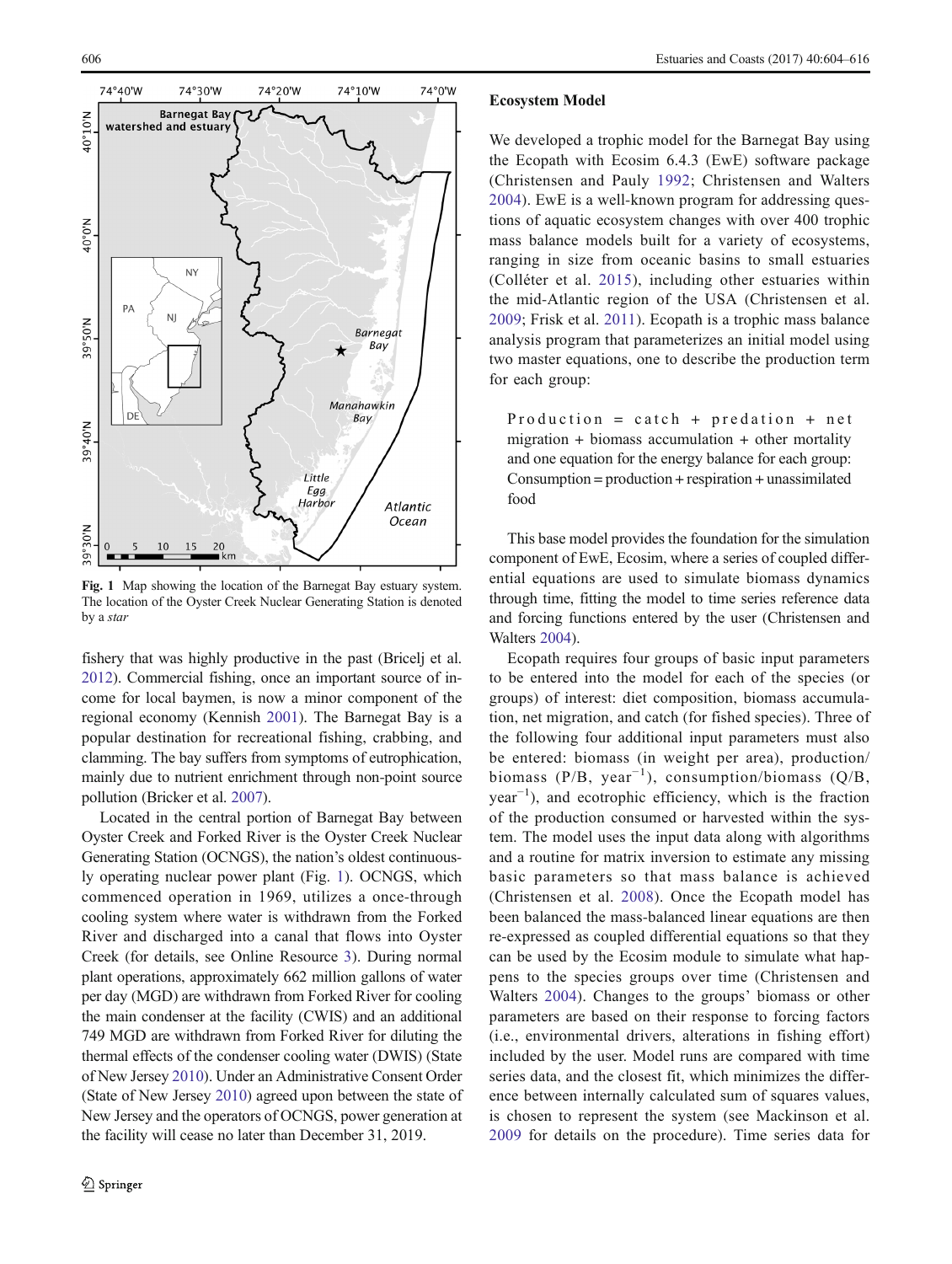model calibration are thus essential for developing an Ecosim model (Christensen et al. [2009](#page-10-0)). Therefore, time series data depicting trends in relative and absolute biomass, fishing effort by gear type, fishing and total mortality rates, and catches for as long a period as possible should be viewed as additional data requirements.

#### Barnegat Bay Ecopath Model

Our model of the Barnegat Bay ecosystem is comprised of 27 biomass groups, including 12 fish species, five benthic invertebrate groups, two gelatinous zooplankton species, three planktonic groups, two benthic vegetation groups, two shorebird groups, and a detrital pool. A complete description of the sources used to determine the parameter values for each of the biomass groups is available in Online Resource 1, with a summary provided here. Additionally, the model and all supporting data have been uploaded to EcoBase, an open-access repository of EwE models (<http://sirs.agrocampus-ouest.fr/EcoBase/>).

The Ecopath model was developed in 1981, the earliest year for which reliable catch data for many of the fish species is available and shortly after, a large research initiative in the central portion of Barnegat Bay was completed (Sugihara et al. [1979\)](#page-11-0). For most of the species/groups, P/B and Q/B were taken from published studies of the same species/ groups from nearby estuaries. These parameters are fairly consistent across similar ecosystems, though P/B can vary with fishing mortality (Christensen et al. [2008\)](#page-10-0). Standing biomass estimates specific to Barnegat Bay were only available for bay anchovy (Anchoa mitchilli, Vougliotis et al. [1987](#page-12-0)), hard clams (Celestino [2002](#page-10-0)), and submerged aquatic vegetation (Lathrop et al. [2001\)](#page-11-0). Sea nettle (Chrysaora quinquecirrha) biomass for 1981 was estimated by reducing a current biomass estimate by 75 % to reflect the apparent scarcity of sea nettles in the bay at that time (T. Young, pers. comm.). Atlantic croaker (Micropogonias undulatus), a common component of contemporary field surveys, was recorded only sporadically in samples collected during the mid and late 1970s (McClain et al. [1976](#page-11-0)). In order to include this species in the model, its biomass was estimated by the software to balance the requirements of its predators and fishery at their earliest recorded values for Barnegat Bay. The biomasses of the remaining groups were modified from literature values or estimated by the software assuming literature-derived ecotrophic efficiencies (see Online Resource 1 for derivations). The diet data for most of the fish groups are based on a diet study conducted in the Barnegat Bay by Festa et al. [\(1978](#page-11-0)), with the diets of the remaining groups taken from literature values or other models (see Online Resource 2 for the initial diet matrix). For predatory fish, when stomach contents were listed as "unidentified fish" or as a species not included in the model, that percentage of the diet was redistributed among the other diet

categories in proportion to their prevalence by weight in the identified portion of the diet. As described above, Atlantic croaker was scarce in the Barnegat Bay at the time of the diet study and was not listed as a prey item for any of the piscivorous fish in the model. We know from studies in other nearby systems that when croaker are present, they are a common food source for weakfish (Cynoscion regalis), striped bass (Morone saxatilis), and bluefish (Pomatomus saltatrix) (Nemerson and Able [2004](#page-11-0); Frisk et al. [2006](#page-11-0); Christensen et al. [2009](#page-10-0)). Limited predation on Atlantic croaker was therefore added to the initial diet matrix of the model as it is not possible to add them as a prey item during the simulation procedure (Pinnegar et al. [2014](#page-11-0)). The levels of predation on croaker are based on the consumption rates found in EwE models of the Delaware Bay (Frisk et al. [2006\)](#page-11-0) and Chesapeake Bay (Christensen et al. [2009](#page-10-0)). Thus, Atlantic croaker biomass in the early years of the model is likely overestimated. We also included harvest data in the model, which is incorporated as the landings  $(t/km^2$ /year) for the year in which the model is initiated. The Barnegat Bay model includes gear-specific landings for the blue crab fishery provided by the NJ Bureau of Marine Fisheries and speciesspecific landings for other fish and invertebrates. The species-specific landings combine the National Oceanic and Atmospheric Administration's recreational landings as recorded in the Marine Recreational Fishing Survey and Marine Recreational Information Program (NOAA [2015a](#page-11-0)) and commercial landings as recorded by the Fisheries Statistics Division (NOAA [2015b\)](#page-11-0). This large amount of data was reduced through a series of gear and location filters to approximate landings for Barnegat Bay as they are not collected at the estuary level in New Jersey (see Online Resource 1 for the process). To assess the impacts of the OCNGS on the biota of Barnegat Bay we, treated the power plant as a "fishery" to account for the mortality due to the use of bay water for cooling the power plant (Amergen [2008](#page-10-0)). The power plant is a human-derived source of direct mortality for which we have an estimated annual biomass removal for specific biomass groups and as such can be considered to operate in a similar fashion as a traditional fishery. However, because the mortality caused by OCNGS is not removed from the system as a landing, we modeled it as discards that flow into a detrital pool. The landing values included in the model are in Table [1,](#page-4-0) with details on their derivations found in Online Resource 3.

The initial values for the input parameters were assessed using the PREBAL routine (Link [2010](#page-11-0)) to identify issues of model structure and data quality prior to balancing. The diagnostics evaluate the parameter's consistency with general ecological and fishery principals to ensure both theoretical and practical rigor. Each input parameter for each biomass group was also assigned a degree of uncertainty based on the provenance of the data. Taxa-specific data collected within Barnegat Bay is given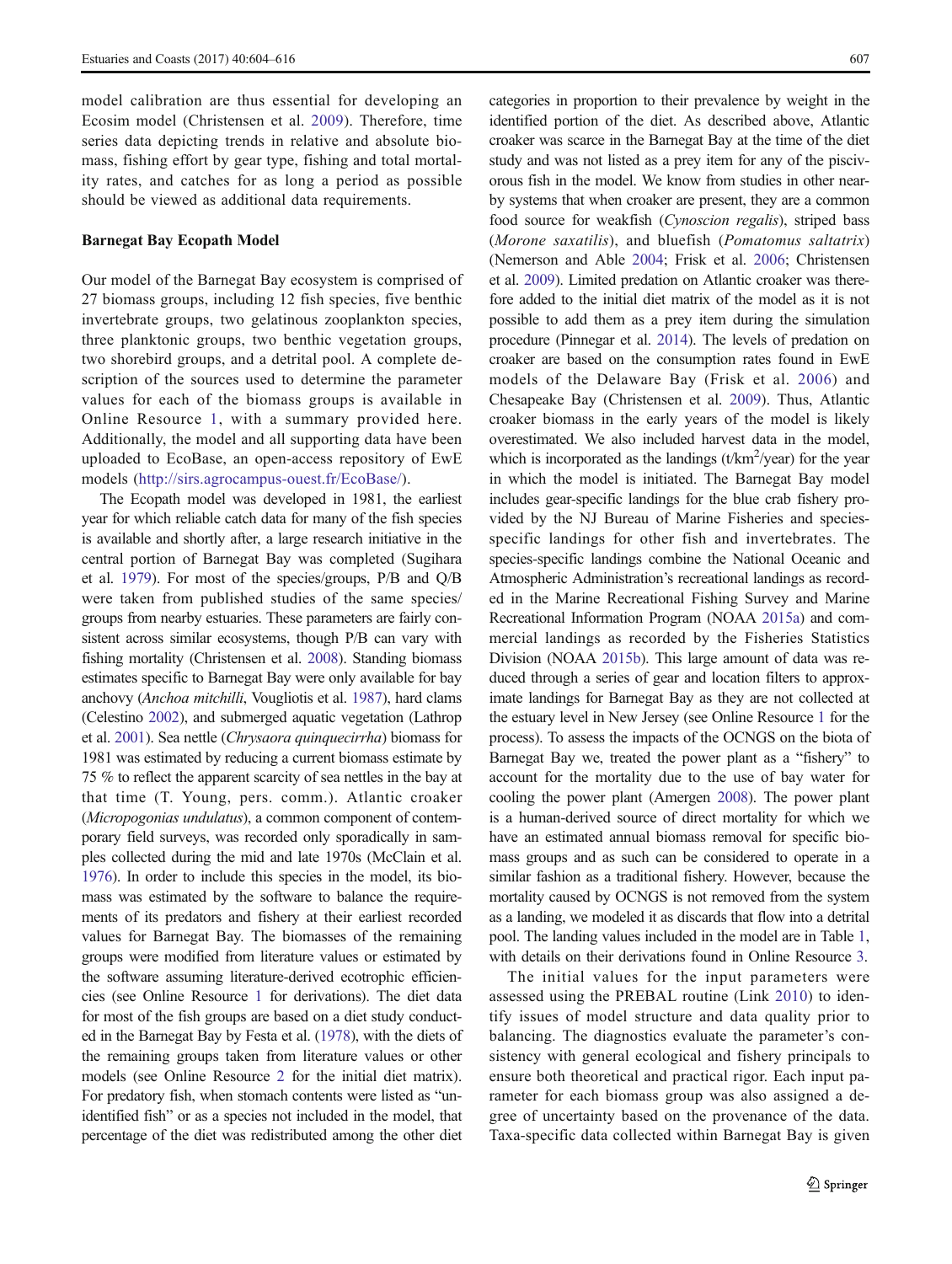<span id="page-4-0"></span>

| Table 1 Basic input parameters for the Barnegat Bay ecosystem model. Catch includes fishery landings and OCNGS discards. Color scale represents |  |
|-------------------------------------------------------------------------------------------------------------------------------------------------|--|
| the level of confidence in data inputs for biomass, P/B, Q/B, and EE. Estimated from a variety of sources as described in Online Resource 1     |  |

| Scale                       | Sampling based high precision<br>Sampling based low precision<br>Approximate or indirect method<br><b>Best Professional Judgement</b><br>From other model<br><b>Estimated by Ecopath</b> |                              |                         |                      |                          |                     |  |
|-----------------------------|------------------------------------------------------------------------------------------------------------------------------------------------------------------------------------------|------------------------------|-------------------------|----------------------|--------------------------|---------------------|--|
| Group name                  | Trophic<br>Level                                                                                                                                                                         | <b>Biomass</b><br>$(t/km^2)$ | P/B<br>$(year^{-1})$    | Q/B<br>$(year^{-1})$ | Ecotrophic<br>Efficiency | Catch<br>$(t/km^2)$ |  |
| Piscivorous seabirds        | 4.21                                                                                                                                                                                     | 0.250                        | 0.163                   | 120                  | 0.0                      |                     |  |
| Non-piscivorous<br>seabirds | 2.73                                                                                                                                                                                     | 0.121                        | 0.511                   | $\overline{120}$     | 0.0                      |                     |  |
| Weakfish                    | 3.89                                                                                                                                                                                     | 3.969                        | 0.26                    | $\overline{3}$       | 0.95                     | 0.0383              |  |
| Striped bass                | 4.19                                                                                                                                                                                     | 1.383                        | 0.4                     | 2.4                  | 0.9                      | 0.00001             |  |
| Summer flounder             | 3.95                                                                                                                                                                                     | 2.300                        | 0.52                    | 2.6                  | 0.95                     | 0.8067              |  |
| Bluefish                    | 3.85                                                                                                                                                                                     | 2.733                        | 0.52                    | 3.1                  | 0.95                     | 0.750021            |  |
| Winter flounder             | 3.09                                                                                                                                                                                     | 4.661                        | 0.52                    | 3.4                  | 0.95                     | 0.93205             |  |
| Atlantic silversides        | 3.15                                                                                                                                                                                     | 4.461                        | 0.8                     | $\overline{4}$       | 0.95                     | 0.0248              |  |
| Atlantic croaker            | 3.22                                                                                                                                                                                     | 0.179                        | 0.916                   | 4.2                  | 0.9                      | 0.01311             |  |
| Spot                        | 3.17                                                                                                                                                                                     | 0.561                        | 0.9                     | 6.2                  | 0.9                      | 0.00398             |  |
| Atlantic menhaden           | 2.77                                                                                                                                                                                     | 12.427                       | 0.5                     | 31.42                | 0.95                     | 0.058616            |  |
| River herring               | 3.39                                                                                                                                                                                     | 1.180                        | 0.75                    | 8.4                  | 0.95                     | 0.004322            |  |
| Mummichog                   | 2.78                                                                                                                                                                                     | 3.465                        | $\overline{1.2}$        | 3.65                 | 0.95                     | 0.000001            |  |
| Bay anchovy                 | 3.41                                                                                                                                                                                     | 4.86                         | $\overline{\mathbf{3}}$ | 9.7                  | 0.839                    | 0.0112              |  |
| Benthic<br>infauna/epifauna | 2.10                                                                                                                                                                                     | 77.425                       | $\overline{2}$          | 10                   | 0.9                      |                     |  |
| Amphipods                   | $\overline{2}$                                                                                                                                                                           | 3.323                        | 3.8                     | 19                   | 0.9                      |                     |  |
| Blue crab                   | 2.93                                                                                                                                                                                     | 6.257                        | 1.21                    | $\overline{4}$       | 0.95                     | 1.4406              |  |
| Hard clams                  | $\overline{2}$                                                                                                                                                                           | 26.18                        | 0.5                     | 5.1                  | 0.629                    |                     |  |
| Oyster                      | $\overline{2}$                                                                                                                                                                           | 0.001                        | 0.63                    | $\overline{2}$       | $\overline{0}$           |                     |  |
| Copepods                    | 2.72                                                                                                                                                                                     | 12.485                       | 25                      | 83.33                | 0.95                     |                     |  |
| Microzooplankton            | $\overline{2}$                                                                                                                                                                           | 6.694                        | 140                     | 350                  | 0.95                     |                     |  |
| Sea nettles                 | 4.15                                                                                                                                                                                     | 0.345                        | 13                      | 20                   | $\overline{0}$           |                     |  |
| Ctenophores                 | 3.47                                                                                                                                                                                     | 5.29                         | 16.2                    | 35                   | 0.042                    |                     |  |
| Benthic algae               | $\mathbf{1}$                                                                                                                                                                             | 3.533                        | 80                      |                      | 0.899                    |                     |  |
| Phytoplantkon               | $\mathbf{1}$                                                                                                                                                                             | 21.273                       | 160                     |                      | 0.95                     |                     |  |
| SAV                         | 1                                                                                                                                                                                        | 5.82                         | 5.11                    |                      | 0.317                    |                     |  |
| Detritus                    | $\mathbf{1}$                                                                                                                                                                             | $\mathbf{1}$                 |                         |                      | 0.132                    |                     |  |

the highest pedigree (lowest uncertainty), followed by species-specific sampling from other systems, literaturederived values, best professional judgment, and finally parameters estimated by Ecopath. We then balanced the model by changing values for those parameters with the highest degree of uncertainty based on the data pedigree.

# Barnegat Bay Ecosim Model

# Baseline Model

With balancing complete, we then incorporated time series data to model ecosystem dynamics for the period 1981–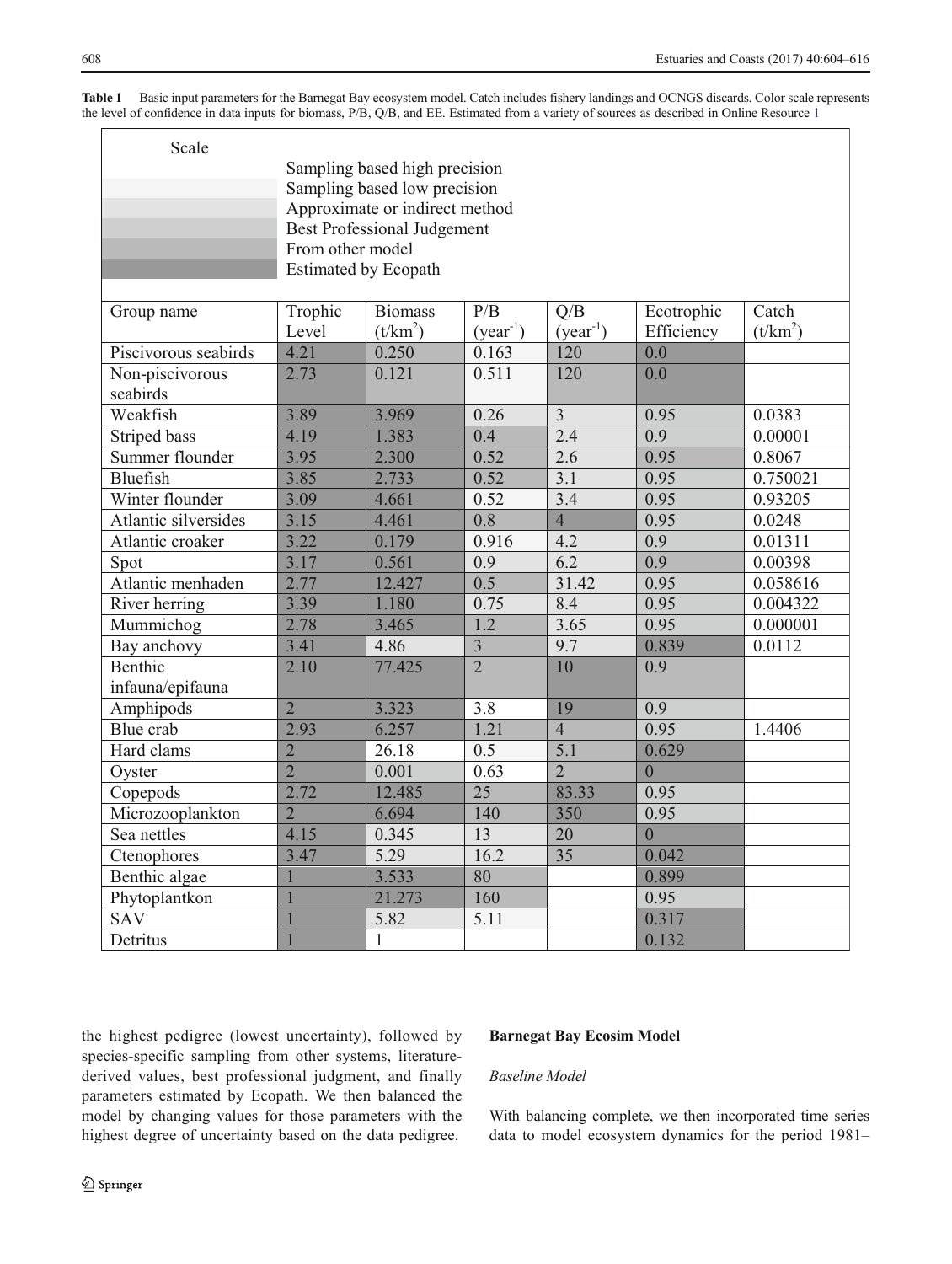2013. Fishery-dependent time series data were used to force changes in the Ecosim module (see Online Resource 4 for a complete listing and their derivations). Because time series data must be continuous to be used to drive the model, we used catch time series data for commercial and recreational finfish landings from nine stocks (NOAA [2015a;](#page-11-0) NOAA [2015b](#page-11-0)). Another common source of data for ecosystem models is formal stock assessments, which utilize similar time series data for single-species management. Currently, there are no stock assessments specific to Barnegat Bay. While there is no formal stock assessment for blue crab, the NJ Bureau of Marine Fisheries does collect commercial blue crab landing data by gear and location. This data was used to create gearspecific time series, which consisted of the ratio of the landings in a given year to the initial year's landings, and used to force the model. It should be noted that the NJ blue crab landing data collection in Barnegat Bay began in 1995, so data from 1981 to 1994 are estimated from NMFS statewide landings based on a regression of the Barnegat Bay data against statewide landings over the same period. The final source of Barnegat Bay-specific fishery-dependent time series data comes from OCNGS. Because of the nature of OCNGS operations, the cooling and dilution intake structures function nearly continuously, with the only shutdowns associated with temporary, short-term maintenance. As such, the plant water withdrawal has been fairly consistent over the time frame in question, and therefore, the impacts of the plant have been modeled as a steady effort.

A total of 38 fishery-independent time series were used to assess the model fit. Again, there are limited repeated assessments of biota specific to Barnegat Bay; however, to assess the model fit, it is not necessary to have records for each year in the time series. Thus, we used a combination of fisheryindependent surveys spanning a variety of time frames to determine how well our model reflects changes in the ecosystem (see Online Resource 4 for a complete listing and their derivations). Available data included a Rutgers University Marine Field Station long-term otter trawl survey (1995– 2013; Vasslides et al. [2011](#page-12-0)), hard clam surveys conducted by the NJ Department of Environmental Protection (NJDEP) in 1986/1987, 2001, and 2011 (Celestino [2002;](#page-10-0) Celestino [2013\)](#page-10-0), and short-term (2011–2013) surveys for benthic infauna (Taghon et al. unpublished data), copepods, and microzooplankton (Howson et al. unpublished data). The only consistent time series directly available for primary producers is for submerged aquatic vegetation (SAV). SAV coverage for the bay is available for 1980, 1987, 1999, 2003, and 2009 based on aerial photograph analysis in Lathrop et al. [\(2001\)](#page-11-0) and Lathrop and Haag ([2011](#page-11-0)). The acreage of seagrass in each year serves as a datapoint of relative abundance, though this method can mask declines in overall biomass due to changes in density or condition. A shorter time series (2008–2013) of relative abundance of phytoplankton bay-wide was estimated from chlorophyll a readings taken via aircraft remote sensing. An a priori determination was made that some of the sampling methods could not be relied upon to provide a reliable time series of relative abundance for select species (e.g. Fundulus heteroclitus in bottom trawls), and these time series were not used in the model fitting.

An additional source of fish time series data incorporated into the model is an index of biomass generated from the nearshore trawl surveys conducted each fall by the NJDEP. While sampling for this survey occurs along the New Jersey coast adjacent to Barnegat Bay, it provides an estimate of relative biomass in each year for those species that leave the estuary each fall for offshore or southern waters.

The vulnerability values for certain groups were also modified from the default value. Vulnerability is a term in the consumption equation for Ecosim that enables the modeler to specify how trophic flows of biomass are controlled (Walters et al. [2000\)](#page-12-0). The model system may be more predator-controlled (top-down) or prey-controlled (bottomup). The vulnerability term of the consumption equation for a given predator-prey interaction determines the level of predation mortality for the prey that results from a large increase in predator biomass (Walters and Juanes [1993](#page-12-0)) and is based in foraging arena theory (Ahrens et al. [2012](#page-10-0)). Vulnerability values range from 1 to infinity, with a default value of  $v = 2$ . A low vulnerability value means that a large increase in predator biomass causes a small change in predation mortality for a given prey group. Conversely, a high vulnerability value means that a large increase in predator biomass causes a similarly large change in predation mortality for a given prey group. A high vulnerability value results in model behavior that more closely follows the Lotka-Volterra form. Vulnerability values were estimated for only those groups with a time series of at least 3 years through the automated "fit to time series" algorithm, which seeks to minimize the sum of squares difference between the observed and modeled results. The "Search groups with time series" option was utilized, and a single vulnerability was assigned for each predator-prey interaction within a predator group. The vulnerability values for sea nettles and Atlantic croaker were both adjusted to reflect the known increases in biomass of those groups within the modeled time period. The vulnerabilities for 14 predator groups were adjusted, with the remaining vulnerability values set at the default value,  $v = 2$ . In practice, adjustments to the vulnerability parameter improve the model fit to data and help explain some of the variability in the data.

The Monte Carlo approach was used to test for sensitivity of Ecosim's outputs to Ecopath input parameters. Mean, lower limit, and upper limit of the distribution used to draw random values for key input parameters (B, P/B, and ecotrophic efficiency) for each group in the model were determined based on the model pedigree. The software made 100 random draws from range of possible input values, determined whether the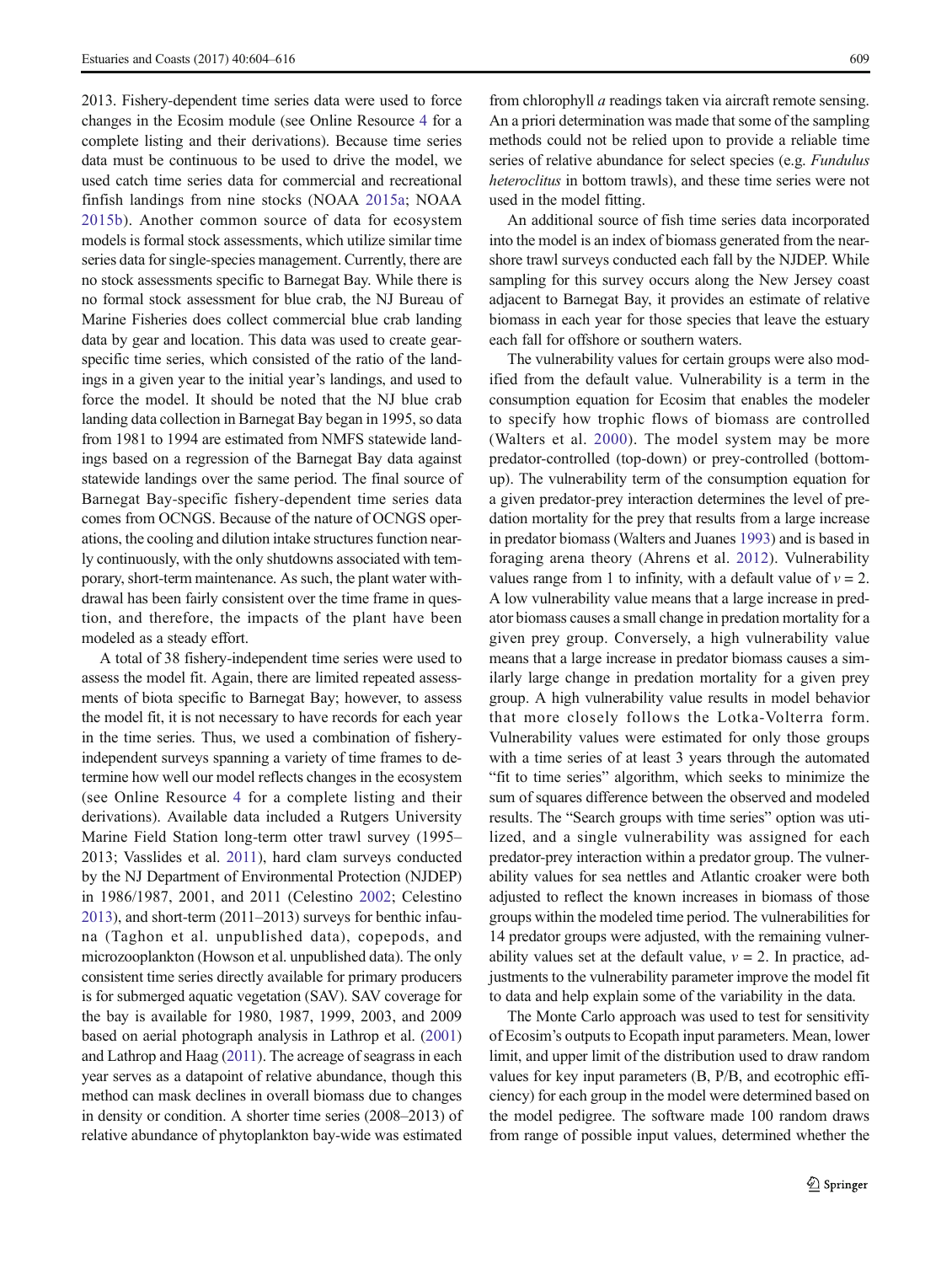set of parameters resulted in a balanced model, then ran the Ecosim simulation based on the new randomly selected parameters. The output from the Monte Carlo simulations was plotted (biomass over time for each group) and visually inspected to determine if temporal patterns in group biomasses were consistent or divergent. Consistent patterns suggest that although some underlying uncertainty in the input parameters for the model exists, the conclusions about factors influencing those patterns are robust.

Confidence intervals were developed for the percent change in biomass for each group under the baseline and test scenario. The percent change in biomass for each group was calculated for each of the 100 Monte Carlo trials and then ordered. The 5th and 95th ranked trails were then selected to provide the upper and lower 90 % confidence intervals. The overlap, or lack thereof, of the confidence intervals for each group between the baseline and test scenarios were then evaluated to determine if the test scenario lead to significant changes.

#### Oyster Creek Nuclear Generating Station closure scenario

After the baseline Ecosim scenario was fit to the available time series data, the model can be extended to make predictions about the future state of the ecosystem under different management strategies. To assess potential ecosystem changes associated with the cessation of power generation at OCNGS by 2020, we developed two scenarios. Under the baseline scenario, all of the time series forcing data for 2013 were extended until 2030, including the OCNGS "fishing" effort. Under the OCNGS closure scenario, all of the time series forcing data from 2013 are extended until 2030, except the plant's fishing effort, which is reduced to 4 % of the full operating capacity from 2020 to 2030.

## Ecosystem Metrics

The trophic structure of the ecosystem was described using a graphical representation, which documents the flow of energy between individual groups. Within Ecopath, producer groups are assigned a trophic level of 1 while consumers are given a trophic level of  $1 +$  (the weighted average of their prey's trophic level) (Christensen et al. [2008](#page-10-0)). The direct and indirect effects that a small change in biomass of one group (or fishery effort) will have on the biomass of the other groups can be evaluated through the mixed trophic impact (MTI) analysis, which is based on the approach developed by Ulanowicz and Puccia ([1990](#page-12-0)). We evaluated the MTI of OCNGS at model initialization and again in 2019, the year prior to OCNGS decommissioning.

## Results

## Barnegat Bay Ecopath Model

The static model shown in Fig. 2 represents a balanced model of the trophic connections within Barnegat Bay in 1981 with the groups arranged by trophic level. Changes to the initial input parameters in order to balance the model were primarily limited to adjustments to the diet matrix, particularly for nonfish groups, which tended to be from published studies from different locations, and to weakfish and striped bass, to account for ontogenic shifts in diet preferences (see Online Resource 2). The need to adjust input values was further moderated by the fact that biomass for many of the groups was estimated internally within EwE, which allowed for a greater degree of flexibility. The final parameter values and their pedigrees are given in Table [1](#page-4-0).

Fig. 2 Barnegat Bay ecosystem model in 1981. Numbered horizontal lines indicate trophic level. The size of the circle indicates relative biomass, while the lines indicate energy flow from one group to another

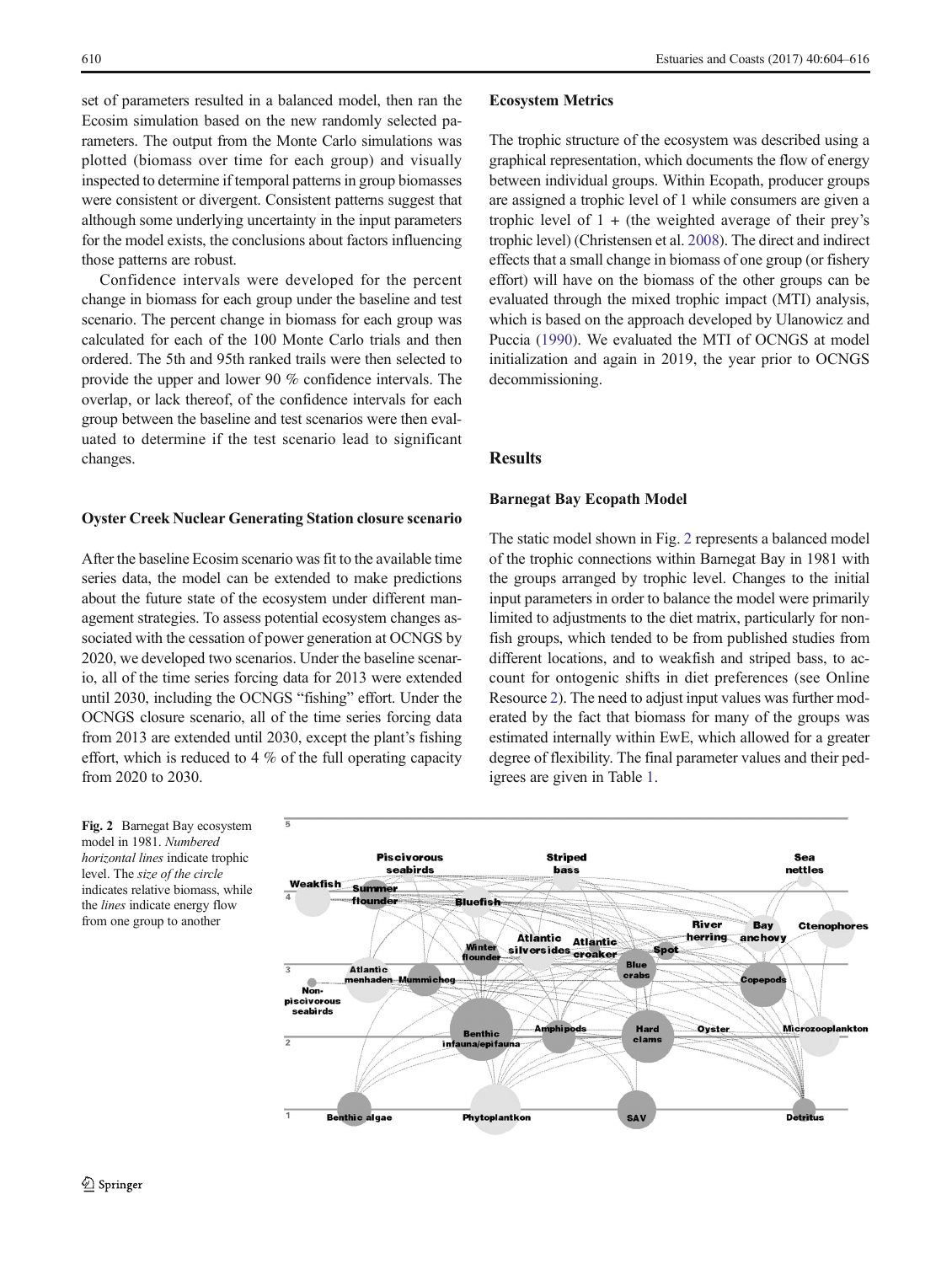The MTI analysis (Fig. 3) suggests that the direct and indirect impacts of OCNGS are negligible when compared to the effects associated with inter-species trophic interactions. While OCNGS had both positive (spot (Leiostomus xanthurus) = 0.015397) and negative (weakfish =  $-0.01772$ , Atlantic croaker  $= -0.07719$ ) impacts in the initial model year, they were an order of magnitude smaller than the impact of the strongest effects calculated for the other groups. In 2019, the year prior to the simulated closure, the relative size of the OCNGS effects remains small (0.013881 to −0.02098). However, OCNGS now has a net positive effect on Atlantic croaker (0.003549).

## Barnegat Bay Ecosim Model

When the time series data are incorporated into the model and the vulnerability values are adjusted to fit the time series, the overall fit of the model prediction to the available data is reasonable, and the model behaves within reasonable bounds. The model fitting procedure improved the sum of squares scores from 817.4 to 720.2. There is variability in how well the predicted biomass trends match the available time series data among the groups (Fig. [4\)](#page-8-0). For winter flounder, summer flounder, Atlantic croaker, and blue crab, the overall trends in

biomass are captured by the model, but annual fluctuations are not well represented. In contrast, the decline in hard clams that occurred during the early part of the time period is not captured in the model.

When we ran 100 Monte Carlo simulations utilizing the pedigree values set during the Ecopath model construction, the current model was the best fit. For the remainder of the trials, the biomass trends were similar, though the relative abundance varied between simulations.

# Oyster Creek Nuclear Generating Station Closure Scenario

The total system biomass summed for 2020–2030 under the baseline scenario was  $2637.04$  t/km<sup>2</sup>, compared to  $2637.45$  t/ km<sup>2</sup> for the same time frame under the OCNGS closure scenario. While the change in overall biomass was small, the effect on the biomass of individual groups varied, though never by more than 3 % (Fig. [5](#page-9-0)). Of the groups directly impacted by OCNGS impingement and entrainment, Atlantic croaker has the greatest response associated with the plant closure, decreasing in biomass by nearly 2.5 % compared to the baseline simulation. Weakfish and blue crab both see a greater than 1.5 % increase in biomass under this scenario. Changes in



Fig. 3 Mixed trophic impact (MTI) analysis showing direct and indirect impacts. Red blocks show a positive impact, blue blocks a negative impact. The values are not considered absolute but are comparable between groups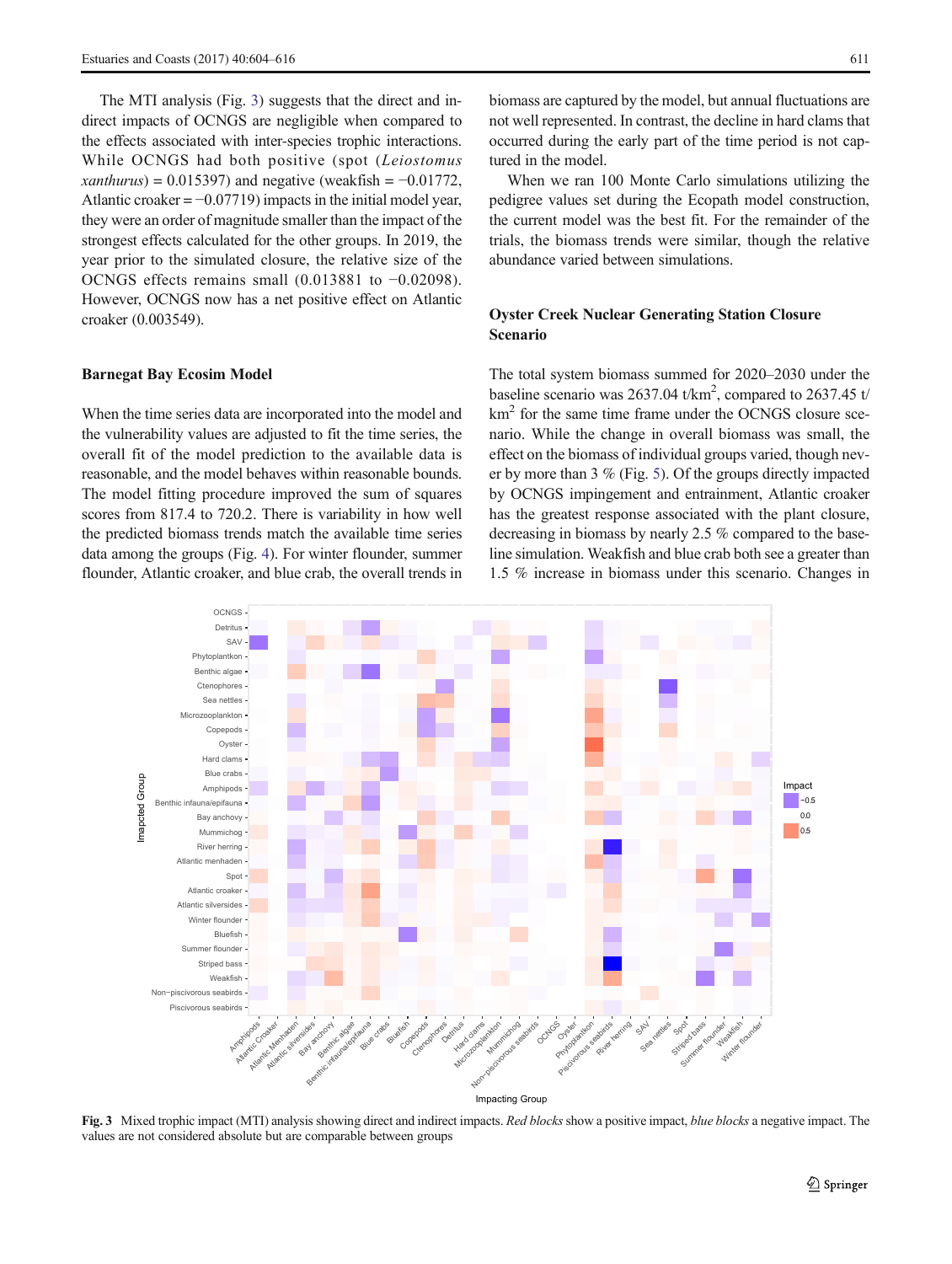<span id="page-8-0"></span>Fig. 4 Relative abundance (filled circles), fitted-model predicted biomass (solid lines), and model predicted maximum and minimum biomass (dashed lines) for 5 of the 27 biomass groups in Barnegat Bay Ecosim model: Atlantic croaker, blue crab, hard clam, summer flounder, and winter flounder. The groups' individual contributions to the total sum of squares were 67.34, 24.74, 0.886, 8.575, and 7.296, respectively



biomass to groups not directly impacted by OCNGS were smaller in magnitude, with only striped bass having a change greater than 0.5 %. Evaluation of the Monte Carlo trials suggests that closure of the OCNGS does not lead to a change in biomass for any group significantly different than that seen under the baseline scenario.

# **Discussion**

As power generating plants around the world age and are decommissioned or replaced with improved environmentally protective technologies, there will potentially be impacts to the aquatic ecosystems that provide cooling water for their operation and receive process water. Here, we developed an ecosystem model that describes potential changes in an estuarine community following the decommissioning of a nuclear generating station with a once-through cooling system. While we are not the first to include the effects of a power generating station within an EwE model (Lobry et al. [2008\)](#page-11-0), we are the first to use the Ecosim module to predict how altering a power generating plant's water use will impact the ecosystem as a whole.

Our results indicate that indirect effects mediated through trophic interactions may be more substantive, and of opposite direction, than what would be expected from a single-species approach. Atlantic croaker in our system is a prime example. Based solely on the impingement and entrainment impact studies conducted by the plant, one would expect Atlantic croaker to benefit from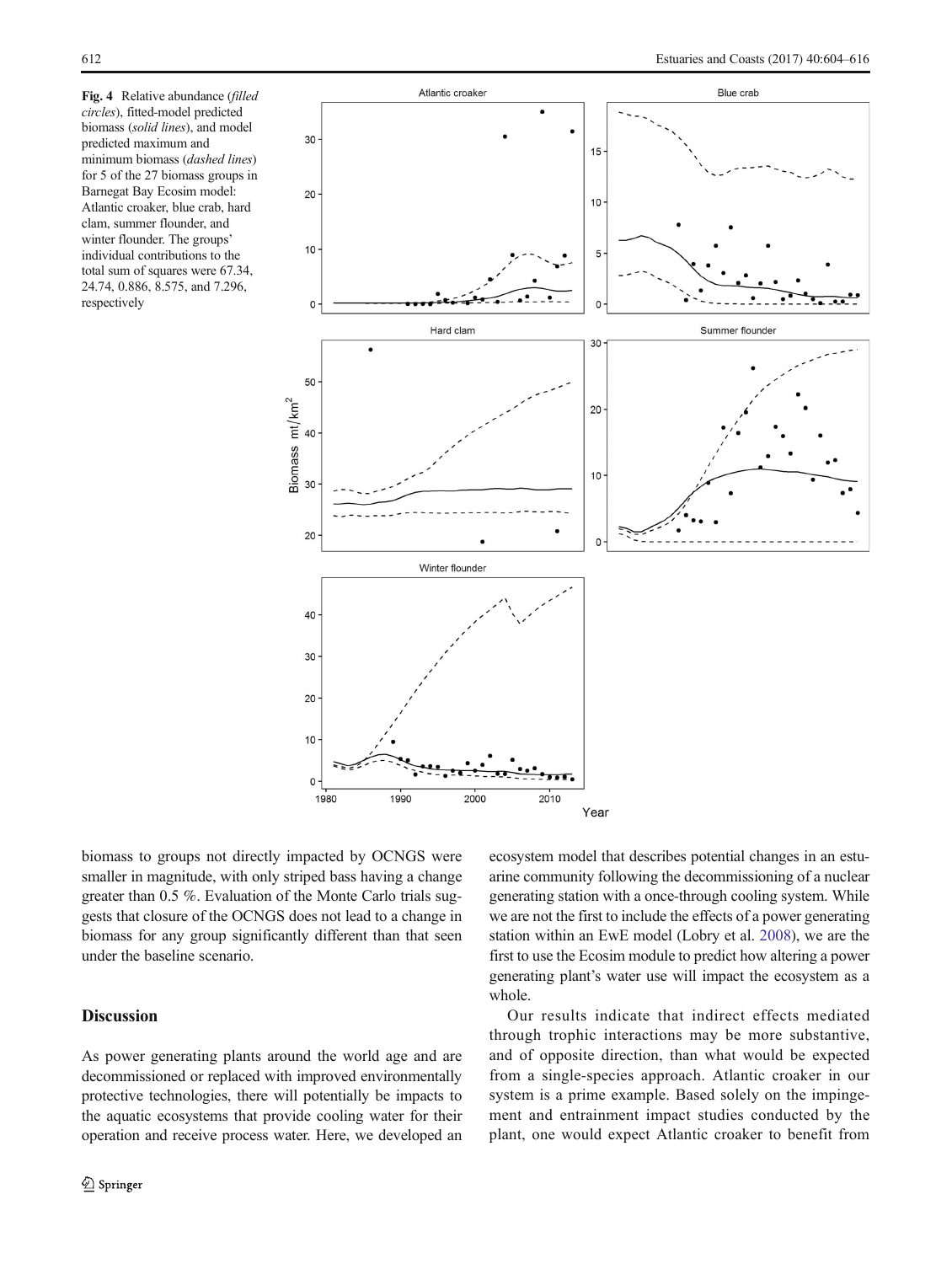<span id="page-9-0"></span>Fig. 5 Percent change in biomass between the OCNGS closure simulation and the baseline simulation in 2030



the reduced mortality associated with the plant's decommissioning. However, weakfish, which is one of the most important predators of Atlantic croaker, is predicted to increase in biomass as a result of reduced mortality from the OCNGS. Our model predicts that the net effect on Atlantic croaker biomass in Barnegat Bay will be a slight decline compared to a no-change scenario due to increased predation mortality.

Comparison of the results of the dynamic simulations with the static mass balance model highlights the value of simulation. The results of the scenario modeling are different from what would be expected given the MTI analysis, particularly for the initial year of the model. The negative impact of OCNGS on Atlantic croaker in the initial model year should translate into additional croaker biomass if the OCNGS effort is reduced, which contradicts the results of the Ecosim scenario. However, the MTI analysis for the year immediately prior to the OCNGS decommissioning suggests a positive impact on croaker associated with the plant operations, which is consistent with the results of the Ecosim scenario. Thus, at some point during the modeled time frame, the dominant impact of OCNGS on croaker switched from direct mortality to indirect effects associated with their predators. As noted by Christensen et al. ([2008\)](#page-10-0), MTI analysis is not amenable to making predictions of what will happen in the future given changes in interaction terms specifically because changes in abundance may lead to changes in diet composition and that is not accommodated within this routine. This switching behavior reinforces the desirability of using the Ecosim module to assess the potential indirect effects of non-trophic-related activities compared with assumptions of a steady-state system.

The trophic level at which the effects of the power generating station are most visible in our model is higher than those of other models. Lobry et al.'s ([2008](#page-11-0)) results based on MTI analysis suggest that the primary effects of a nuclear generating station in the Gironde estuary of France were on intermediate trophic level (TL) species (TL range 2.03–3.25). In our study, the species impacted by OCNGS ranged in trophic level from 2.93 for blue crab to 3.89 for weakfish. Our higher trophic level impacts are driven by a combination of direct power plant mortality on early life history stages of predators as well as indirect effects through a reduction in biomass of their prey. In comparison, the main upper trophic level species in the Gironde model enter the estuary as juveniles or adults and likely do not experience the same level of power plantrelated mortality (Lobry et al. [2003\)](#page-11-0). Thus, impacts of power generating stations on aquatic biota may be system specific and related to the presence of vulnerable early life stages of predator and prey fishes.

The limited availability of data specific to Barnegat Bay led to compromises in the overall structure of the model. For instance, all of the biomass groups within the model are represented by a single age stanza. For many of the species/groups, this is unimportant as their role in the food web does not depend on life history, i.e., phytoplankton, zooplankton, benthic invertebrates, and SAV. However, for species for which we wish to investigate management actions or where there may be ontogenic shifts in diet preferences, age-structured stanzas provide increased resolution into the interactions in question. As pointed out above, mortality associated with impingement and entrainment at OCNGS occurs primarily to early life history stages of the taxa within the system, and separating that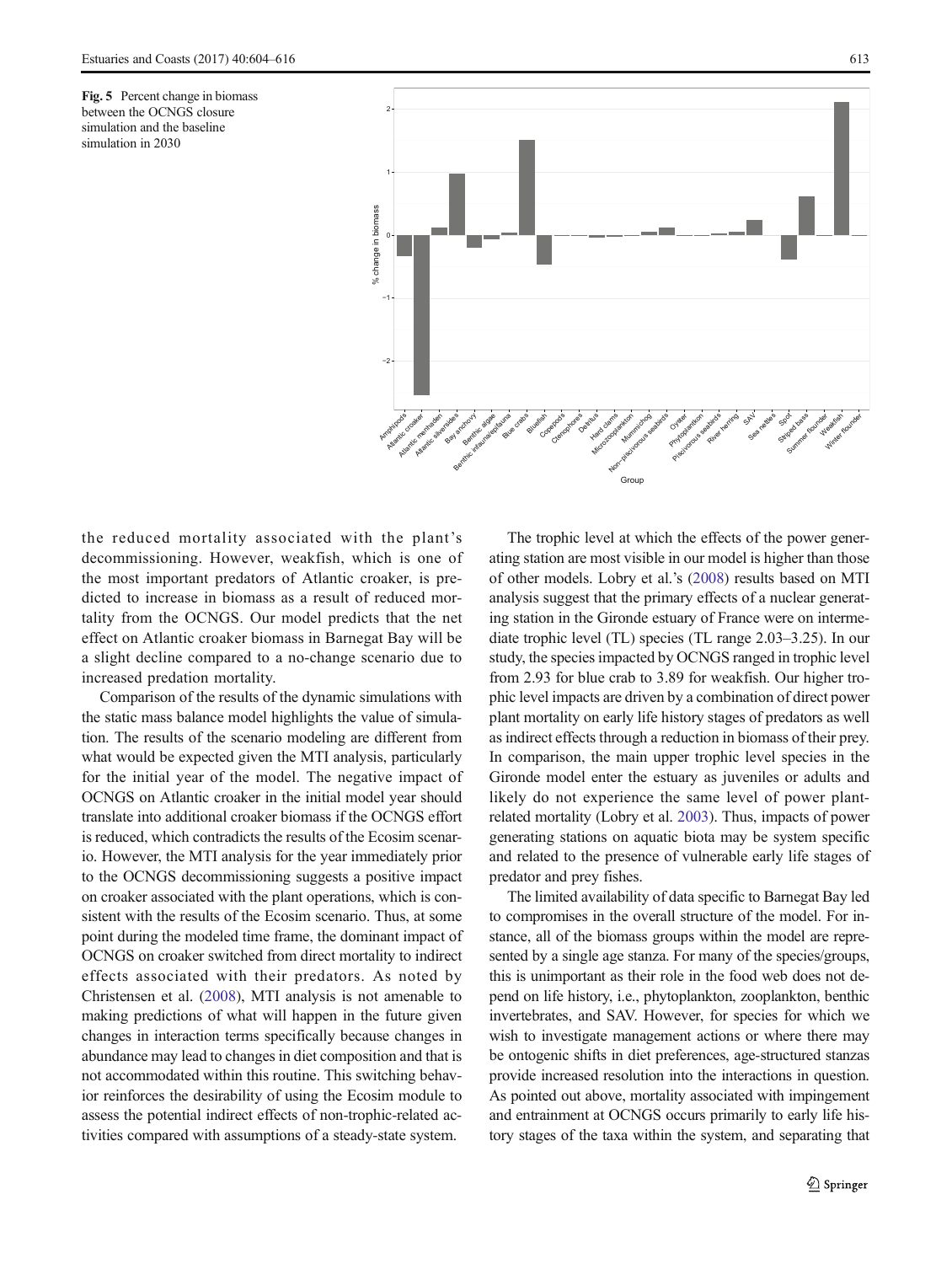<span id="page-10-0"></span>from juvenile and adult mortality would reduce uncertainty within the model. Of course, this increased level of resolution requires ever increasing amounts of data to populate the input parameters. The current single stanza model appears to capture the overall trends in biomass (where available) reasonably well and is thus useful for investigating questions of ecosystem functioning and exploring scenario development.

In addition to the direct impacts to fish communities associated with losses due to impingement and entrainment, power generating stations can impact aquatic resources through the release of heated cooling water into the environment (Homer [1976;](#page-11-0) Jones et al. [1996](#page-11-0); Teixeira et al. [2009](#page-11-0)). In temperate climates, this heated water can be an attractant to fish during the winter months and can raise ambient temperatures above thermal thresholds during summer months. The EwE software package includes the ability to assign an optimal temperature and temperature range for each biomass group that influences their feeding rate. It follows that reduced feeding rates would lead to decreased fitness and reduced biomass. We did not evaluate the thermal effects of the OCNGS decommissioning on the aquatic resources of Barnegat Bay as the warm water plume associated with the plant is limited in its spatial extent to immediately adjacent to the mouth of Oyster Creek (Z. Defne, pers. comm.), though any future spatially explicit model of the bay may wish to include it.

It should be noted that the outcomes of management scenarios are only as reliable as the data used to construct them. The OCNGS fishery data had to be extensively manipulated (Online Resource 3) to expand the reported mortality from numbers of individuals to weights, particularly for entrainment losses. The methodology used to determine impingement and entrainment losses and mortality in the Amergen (2008) report were slightly modified from those of earlier studies at OCNGS (EA Engineering, Science, and Technology Inc. 1986), which were the subject of a critical external peer review (Summers et al. [1989](#page-11-0)). In addition, there was a change in intake protection structures, and thus mortality rates, between the start of our model and the 2008 mortality study. Thus, the OCNGS removals used here are a likely conservative estimate.

One of the main benefits of this type of holistic model is the ability to develop and evaluate a number of potential management scenarios from an ecosystem-wide perspective. This approach can lead to some surprising findings, as was seen in the OCNGS decommissioning scenario. Understanding how changes in anthropogenic activities interact with natural process to alter multiple components within an ecosystem will allow resource managers to better assess the impacts of proposed undertakings and hopefully lead to more resilient and sustainable systems.

Acknowledgments This project was funded by a grant (2012–2015) to JMV and OPJ from the New Jersey Department of Environmental Protection as part of the Governor's Barnegat Bay Initiative. The authors would like to thank Jennifer Pincin for compiling the diet data and other parameter values and other researchers within the Barnegat Bay Initiative for graciously sharing data. The manuscript benefitted from helpful suggestions from three anonymous reviewers.

## **References**

- Ahrens, R.N.M., C.J. Walters, V. Christensen. 2012. Foraging arena theory. Fish and Fisheries 13(1): 41–59.
- Amergen. 2008. Characterization of the aquatic resources and impingement and entrainment at Oyster Creek Nuclear Generating Station: 1–33.
- Barnthouse, L.W. 2013. Impacts of entrainment and impingement on fish populations: a review of the scientific evidence. Environmental Science & Policy 31: 149–156.
- Bricelj, V.M., J.N. Kraeuter, and G. Flimin. 2012. Status and trends of hard clam, Mercenaria mercenaria, shellfish populations in Barnegat Bay, New Jersey. Barnegat Bay partnership technical report. Toms River: Barnegat Bay Partnership.
- Bricker, S., B. Longstaff, W. Dennison, A. Jones, K. Boicourt, C. Wicks, and J. Woerner. 2007. Effects of nutrient enrichment in the nation's estuaries: a decade of change. NOAA Coastal Ocean Program Decision Analysis Series No. 26. National Centers for Coastal Ocean Science, Silver Spring, MD.
- Celestino, M. P. 2002. Shellfish stock assessment of Little Egg Harbor bay. New Jersey Department of Environmental Protection: 1–47.
- Celestino, M., 2013. Shellfish stock assessment of Little Egg Harbor Bay (2011). New Jersey Department of Environmental Protection: 1–38.
- Christensen, V., and D. Pauly. 1992. ECOPATH II—a software for balancing steady-state ecosystem models and calculating network characteristics. Ecological Modelling 61: 169–185.
- Christensen, V., and C.J. Walters. 2004. Ecopath with Ecosim: methods, capabilities and limitations. Ecological Modelling 172: 109–139.
- Christensen, V., C.J. Walters, D. Pauly, and R. Forrest. 2008. Ecopath with Ecosim version 6: a User's guide, November 2008 edition. Vancouver: Fisheries Centre, University of British Columbia.
- Christensen V., A. Beattie, C. Buchanan, H. Ma, S.J.D. Martell, R.J. Latour, D. Preikshot, M.B. Sigrist, J.H. Uphoff, C.J. Walters, R.J. Wood, and H. Townsend. 2009. Fisheries ecosystem model of the Chesapeake Bay: methodology, parameterization, and model explanation. U.S. Dep. Commerce, NOAA Tech. Memo. NMFS-F/SPO-106. 146 pp.
- Colléter, M., A. Valls, J. Guitton, D. Gascuel, D. Pauly, and V. Christensen. 2015. Global overview of the applications of the Ecopath with Ecosim modeling approach using the EcoBase models repository. Ecological Modelling 302: 42–53.
- Dempsey, C.H. 1988. Ichthyoplankton entrainment. Journal of Fish Biology 33A: 93–102.
- Dolan, T.E., W.S. Patrick, and J.S. Link. 2016. Delineating the continuum of marine ecosystem-based management: a US fisheries reference point perspective. ICES Journal of Marine Science: Journal du Conseil 73: 1042–1050.
- EA Engineering, Science, and Technology Inc. 1986. Entrainment and impingement studies at Oyster Creek Nuclear Station 1984–1985. GPU Nuclear Corporation: 1–208.
- Ecosystem Principals Advisory Panel. 1999. Ecosystem based fishery management: a report to the Congress. Available from: [www.nmfs.](http://www.nmfs.noaa.gov/sfa/EPAPrpt.pdf) [noaa.gov/sfa/EPAPrpt.pdf](http://www.nmfs.noaa.gov/sfa/EPAPrpt.pdf). Accessed 15 October 2015.
- Ehrler, C.P., J.R. Steinbeck, E.A. Laman, J.B. Hedgepeth, J.R. Skalski, and D.L. Mayer. 2003. A process for evaluating adverse environmental impacts by cooling-water system entrainment at a California power plant. The Scientific World Journal 2: 81–105.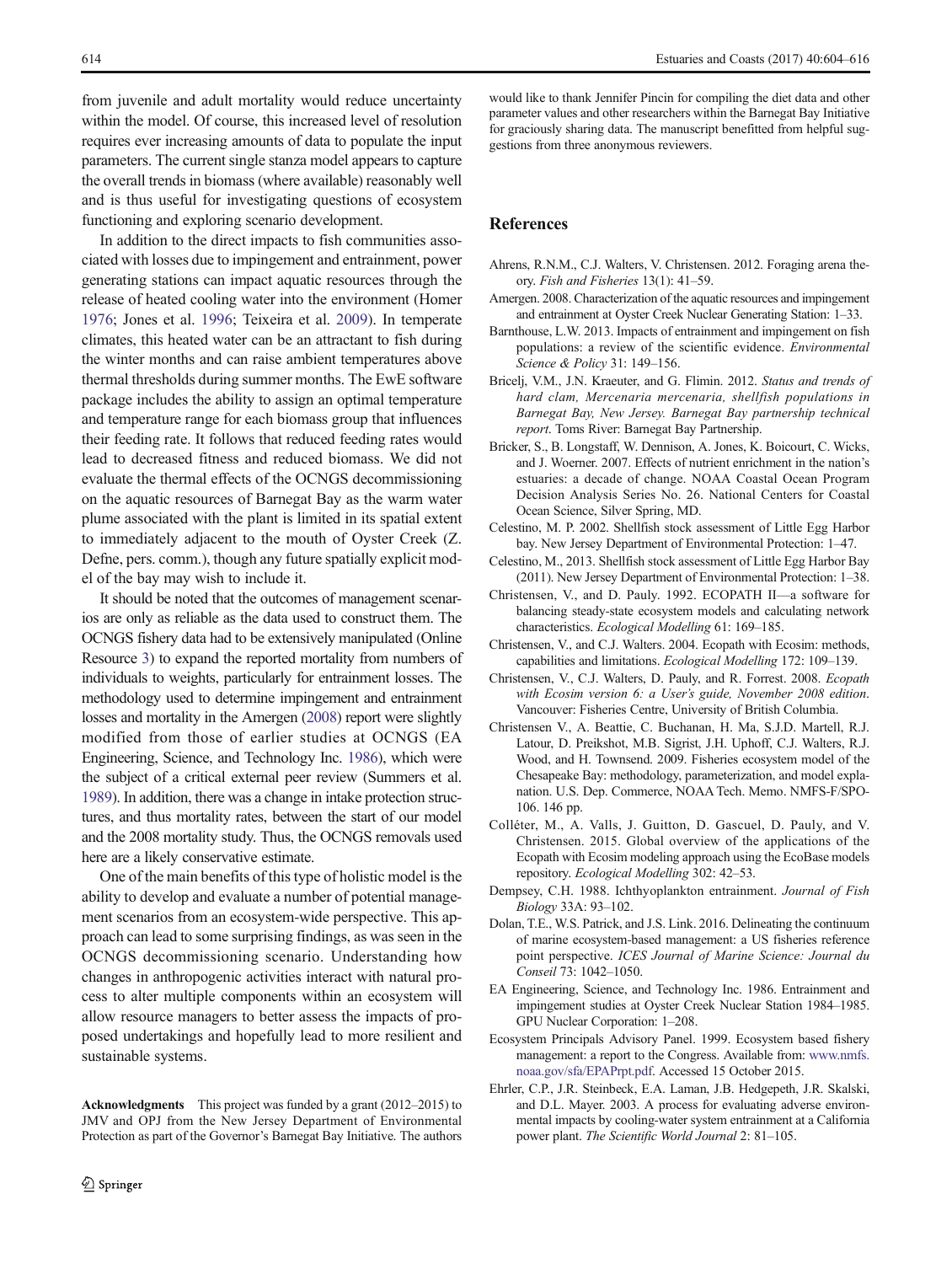- <span id="page-11-0"></span>Electric Power Research Institute (EPRI). 2004. Extrapolating impingement and entrainment losses to equivalent adults and production foregone. Palo Alto, CA, EPRI Report No. 1008471.
- FAO. 2014. State of the World's fisheries and aquaculture 2014. Food and agriculture Organization of the United Nations. Rome, Italy: FAO.
- Festa, P.J., P.E. Hamer, A.B. Pyle, and R.A. Cookingham. 1978. Analysis of the fish forage base in the little Egg Harbor estuary. Trenton, New Jersey: New Jersey Division of Fish, Game, and Shellfisheries.
- Fletcher, R.I. 1990. Flow dynamics and fish recovery experiments: water intake systems. Transactions of the American Fisheries Society. 119: 393–415.
- Frisk, M.G., T.J. Miller, R.J. Latour, and S. Martell. 2006. An ecosystem model of Delaware Bay: final report. University of Maryland Center for Environmental Science.
- Frisk, M.G., T.J. Miller, R.J. Latour, and S.J.D. Martell. 2011. Assessing biomass gains from marsh restoration in Delaware Bay using Ecopath with Ecosim. Ecological Modelling 222: 190–200.
- Gillanders, B.M., and M.J. Kingsford. 2002. Impact of changes in flow of freshwater on estuarine and open coastal habitats and the associated organisms. In Oceanography and Marine Biology: an Annual Review, ed. R.N. Gibson, M. Barnes and R.J.A. Atkinson, 233–309.
- Goodyear, C.P. 1978. Entrainment impact estimates using the equivalent adult approach. Ann Arbor, MI: U.S. Fish and Wildlife Service. FWS/OBS-78/65.
- Greenwood, M.F.D. 2008. Fish mortality by impingement on the coolingwater intake screens of Britain's largest direct-cooled power station. Marine Pollution Bulletin 56: 723–739.
- Harley, C.D.G., A.R. Hughes, K.M. Hultgren, B.G. Miner, C.J.B. Sorte, C.S. Thornber, L.F. Rodriguez, L. Tomanek, and S.L. Williams. 2006. The impacts of climate change in coastal marine systems. Ecology Letters 9: 228–241.
- Heimbuch, D.G., D.J. Dunning, Q.E. Ross, and A.F. Blumberg. 2007. Assessing potential effects of entrainment and impingement of fish stocks of the New York-New Jersey Harbor estuary and Long Island sound. Transactions of the American Fisheries Society 136: 492–508.
- Homer, M. 1976. Seasonal abundance, biomass, diversity, and trophic structure of fish in a salt-marsh tidal creek affected by a coastal power plant. In Thermal Ecology Symposium, ed. G.W. Esch and R.W. McFarlane, 259–267. Augusta, Georgia.
- Jones, G.K., L. Baker, K. Edyvane, and G.J. Wright. 1996. Nearshore fish community of the Port River-barker inlet estuary, South Australia. I. Effect of thermal effluent on the fish community structure, and distribution and growth of economically important fish species. Marine and Freshwater Research 47: 785–799.
- Kelso, J.R.M., and G.S. Milburn. 1979. Entrainment and impingement of fish by power plants in the great lakes which use the once-through cooling process. Journal of Great Lakes Research 5: 182–194.
- Kennish, M.J. 2001. Physical description of the Barnegat Bay—Little Egg Harbor estuarine system. Journal of Coastal Research, SI(32): 13–27.
- Lathrop, R.G. and S.M. Haag. 2011. Assessment of seagrass status in the Barnegat Bay-Little Egg Harbor Estuary System. Final Report to the Barnegat Bay Partnership. [http://bbp.ocean.](http://bbp.ocean.edu/Reports/Assessment%20of%20Seagrass%20May%202011%20final.pdf) [edu/Reports/Assessment%20of%20Seagrass%20May%202011](http://bbp.ocean.edu/Reports/Assessment%20of%20Seagrass%20May%202011%20final.pdf) [%20final.pdf.](http://bbp.ocean.edu/Reports/Assessment%20of%20Seagrass%20May%202011%20final.pdf) Accessed 15 October 2015.
- Lathrop, R.G., R.M. Styles, S.P. Seitzinger, and J.A. Bognar. 2001. Use of GIS mapping and modeling approaches to examine the spatial distribution of seagrasses in Barnegat Bay, New Jersey. Estuaries 24(6 A): 904–916.
- Link, J.S. 2010. Adding rigor to ecological network models by evaluating a set of pre-balance diagnostics: a plea for PREBAL. Ecological Modelling 221: 1580–1591.
- Lobry, J., V. David, S. Pasquaud, M. Lepage, B. Sautour, and E. Rochard. 2008. Diversity and stability of an estuarine trophic network. Marine Ecology Progress Series 358: 13–25.
- Lobry, J., L. Mourand, E. Rochard, and P. Elie. 2003. Structure of the Gironde estuarine fish assemblages: a European estuaries comparison perspective. Aquatic and Living Resources 16: 47-58.
- Mackinson, S., G. Daskalov, J.J. Heymans, S. Neira, H. Arancibia, M. Zetina-Rejón, H. Jiang, H.Q. Cheng, M. Coll, F. Arreguin-Sanchez, K. Keeble, and L. Shannon. 2009. Which forcing factors fit? Using ecosystem models to investigate the relative influence of fishing and changes in primary productivity on the dynamics of marine ecosystems. Ecological Modelling 220: 2972–2987.
- Mayhew, D.A., L.D. Jensen, D.F. Hanson, and P.H. Muessig. 2000. A comparative review of entrainment survival studies at power plants in estuarine environments. Environmental Science & Policy 3. Supplement 1: 295–301.
- McClain, J., J. Makai, and P. Himchak. 1976. Studies of the Manahawkin Bay – Little Egg Harbor system: finfish study, physical-chemical study, and use study. New Jersey Division of Fish, Game, and Shellfisheries.
- National Oceanic and Atmospheric Administration. 2015a. Marine Recreational Information Program Database. [www.st.nmfs.noaa.](http://www.st.nmfs.noaa.gov/recreational-fisheries/index) [gov/recreational-fisheries/index](http://www.st.nmfs.noaa.gov/recreational-fisheries/index). Accessed March 17, 2015.
- National Oceanic and Atmospheric Administration. 2015b. Commercial Fisheries Statistics Database. [www.st.nmfs.noaa.](http://www.st.nmfs.noaa.gov/commerical-fisheries/commercial-landings/index) [gov/commerical-fisheries/commercial-landings/index](http://www.st.nmfs.noaa.gov/commerical-fisheries/commercial-landings/index). Accessed March 19, 2015.
- Nemerson, D.M., and K.W. Able. 2004. Spatial patterns in diet and distribution of juveniles of four fish species in Delaware Bay marsh creeks: factors influencing fish abundance. Marine Ecology-Progress Series 276: 249–262.
- Newbold, S.C., and R. Iovanna. 2007. Population level impacts of cooling water withdrawals on harvested fish stocks. Environmental Science & Technology 41: 2108–2114.
- Pew Oceans Commission. 2003. America's Living Oceans: Charting a course for sea change. Washington, DC. p. 166.
- Pinnegar, J.K., M.T. Tomczak, and J.S. Link. 2014. How to determine the likely indirect food-web consequences of a newly introduced non-native species: a worked example. Ecological Modelling 272: 379–387.
- Rago, P.J. 1984. Production forgone—an alternative method for assessing the consequences of fish entrainment and impingement losses at power-plants and other water intakes. Ecological Modelling 24: 79–111.
- Rosenberg, A.A., and K.L. McLeod. 2005. Implementing ecosystem-based approaches to management for the conservation of ecosystem services. Marine Ecology Progress Series 300: 270–274.
- Saila, S., E. Lorda, J.D. Miller, R.A. Sher, and W.H. Howell. 1997. Equivalent adult estimates for losses of fish eggs, larvae, and juveniles at Seabrook Station with the use of fuzzy logic to represent parametric uncertainty. North American Journal of Fisheries Management 17: 811–825.
- State of New Jersey. 2010. Administrative Consent Order in the matter of Exelon Generating Company, LLC. Oyster Creek Generating Station. Available at [http://www.nj.gov/dep/barnegatbay/docs/aco\\_](http://www.nj.gov/dep/barnegatbay/docs/aco_oyster.creek.pdf) [oyster.creek.pdf](http://www.nj.gov/dep/barnegatbay/docs/aco_oyster.creek.pdf). Accessed 18, April 2016.
- Sugihara, T., C. Yearsley, J.B. Durand, and N.P. Psuty. 1979. Comparison of natural and altered estuarine systems. Center for Coastal and Environmental Studies, Rutgers - The State University of New Jersey.
- Summers, J.K., A.F. Holland, S.B. Weisburg, L.C. Wendling, C.F. Stroup, R.L. Dwyer, M.A. Turner, and W. Burton. 1989. Technical review and evaluation of thermal effects studies and cooling water intake structure demonstration of impact for the Oyster Creek Nuclear Generating Station. Versar, Inc., pp. 1– 500.
- Teixeira, T.P., L.M. Neves, and F.G. Araujo. 2009. Effects of a nuclear power plant thermal discharge on habitat complexity and fish